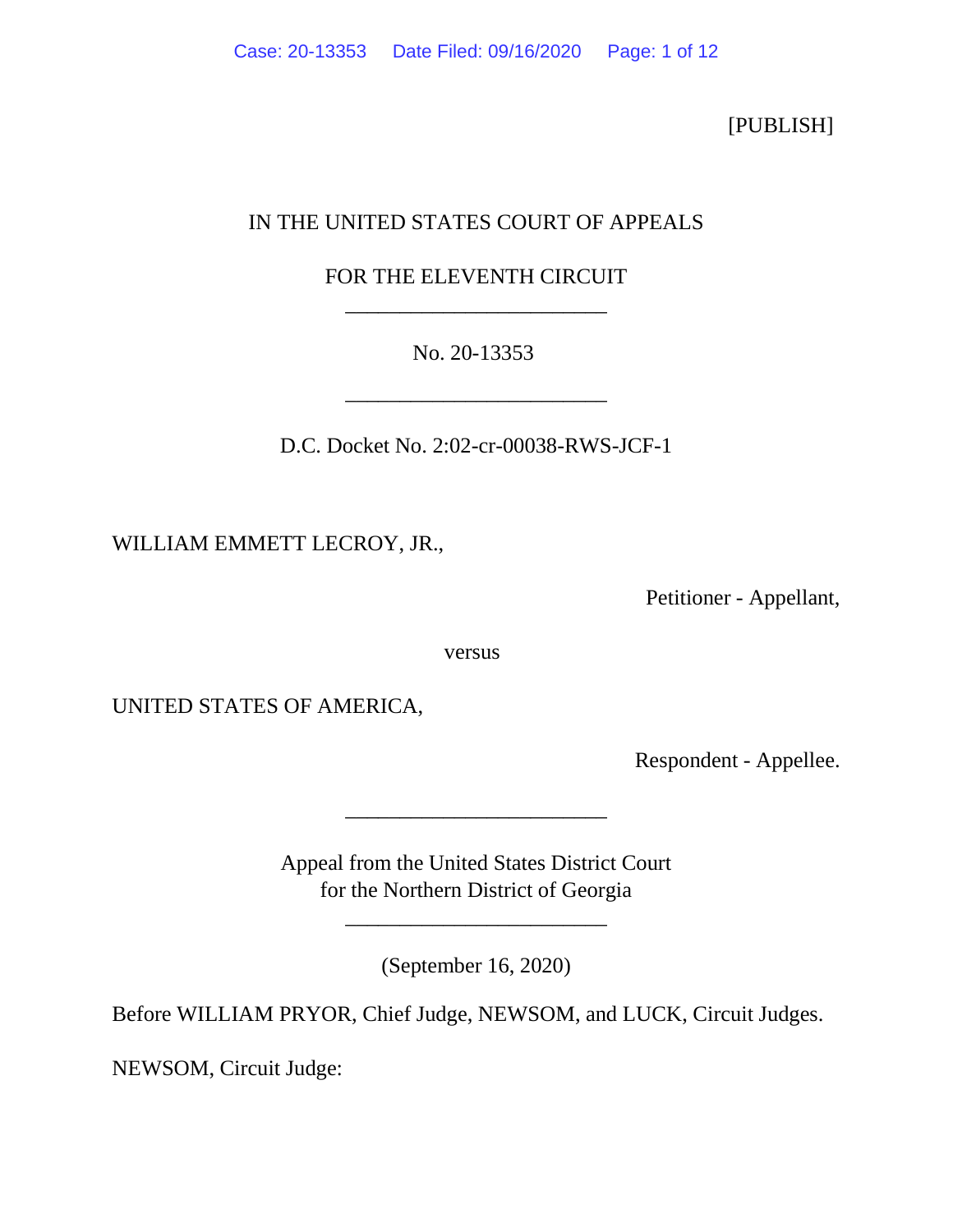William Emmett LeCroy, Jr. is a federal death-row inmate. The Director of the Bureau of Prisons has scheduled LeCroy's execution for September 22, 2020. LeCroy moved the district court to postpone his execution date by several months on the ground that two of his three appointed lawyers are currently unable to meet with him due to circumstances caused by COVID-19. The district court denied the motion, and LeCroy now appeals.

We hold that neither the district court nor this Court has the authority to postpone LeCroy's execution—at least absent a demonstration that a stay is warranted, a showing that LeCroy has not attempted to make. Moreover, and in any event, we hold that LeCroy is not entitled to relief on the merits. We therefore affirm the district court's ruling.

**I**

The following facts are undisputed. Less than two months after being released from prior terms of state and federal imprisonment, LeCroy bound, raped, and killed Joann Tiesler in Cherry Log, Georgia. *United States v. LeCroy*, 441 F.3d 914, 918–20 (11th Cir. 2006). After absconding in Tiesler's car, LeCroy was captured in Minnesota, just shy of the Canadian border. *Id*. at 920. In the car, police found a knife stained with Tiesler's blood and other evidence related to the killing. *Id.* LeCroy was indicted in the United States District Court for the Northern District of Georgia for taking a motor vehicle by force, violence, and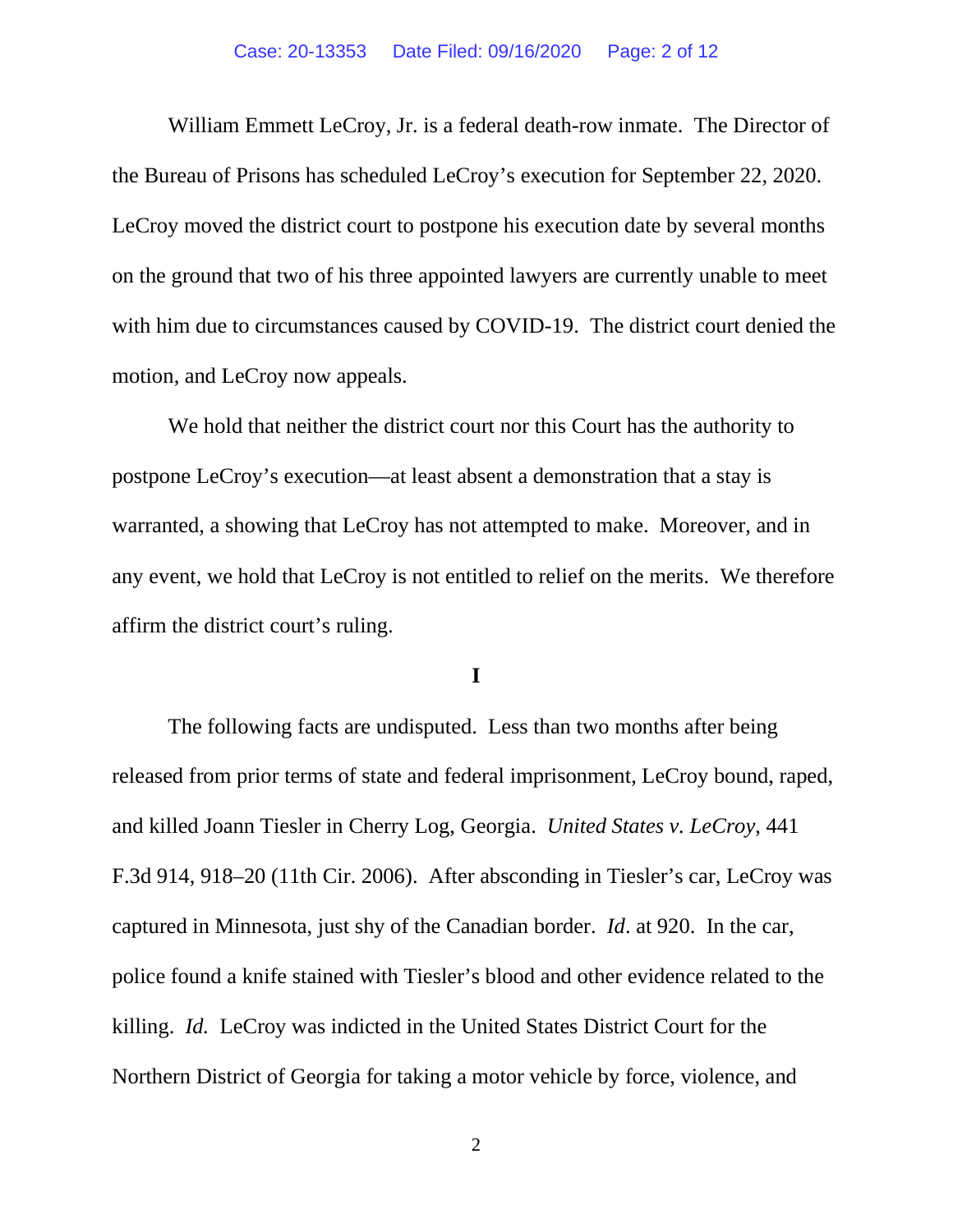intimidation resulting in Tiesler's death, in violation of 18 U.S.C. § 2119(3). *Id.* A superseding indictment added special death-eligibility allegations. *Id.* At the conclusion of the sentencing phase, the jury returned a death sentence. *Id.*  LeCroy was remanded to federal custody at the United States Penitentiary in Terre Haute, Indiana. *Id.* 

This Court unanimously affirmed LeCroy's conviction and sentence on direct appeal, *see id.* at 918, and the Supreme Court denied his petition for writ of certiorari, *see LeCroy v. United States*, 550 U.S. 905 (2007). LeCroy thereafter moved the district court for the appointment of counsel; the court granted the motion and appointed John R. Martin and Sandra L. Michaels. LeCroy later filed a motion to vacate, set aside, or correct his sentence under 28 U.S.C. § 2255. The district court denied the motion, this Court again unanimously affirmed, *see LeCroy v. United States*, 739 F.3d 1297 (11th Cir. 2014), and the Supreme Court again denied LeCroy's petition for writ of certiorari, *see LeCroy v. United States*, 575 U.S. 904 (2015). In 2019, the district court appointed LeCroy a third lawyer, Stephen Ferrell of Federal Defender Services of Eastern Tennessee, Inc.

On July 31, 2020, LeCroy and his attorneys received notice that the Bureau had set LeCroy's execution date for September 22, 2020. More than three weeks later, on August 24, 2020, LeCroy moved to postpone the execution date by several months—*i.e.*, until sometime in Spring 2021—on the ground that two of

3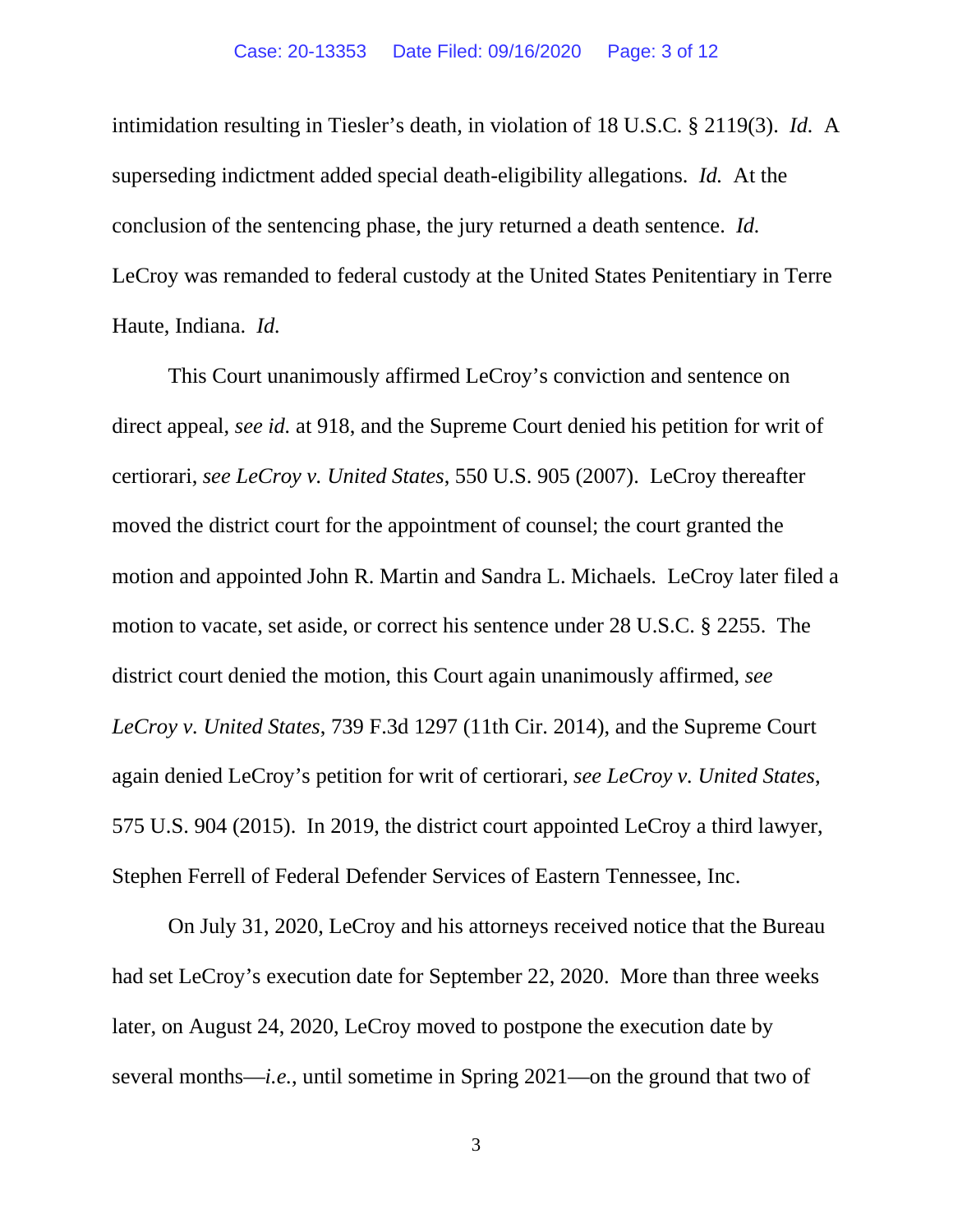### Case: 20-13353 Date Filed: 09/16/2020 Page: 4 of 12

his three appointed lawyers, Martin and Michaels, were uniquely affected by COVID-19, could not travel to visit him, and accordingly could not (1) properly assist in the preparation and filing of a clemency petition and (2) attend his execution in person.

The district court denied LeCroy's motion. In short, it concluded that if it were "amenable to LeCroy's request and inclined to 'reset' or 'modify' the date of execution, granting the requested relief (i.e., continue or postpone execution) would amount to a stay." The court further explained that LeCroy could not invoke the All Writs Act, 28 U.S.C. § 1651, as a means of circumventing the traditional stay requirements.

LeCroy now appeals.

### **II**

We must first consider the source and scope of the courts' authority to postpone LeCroy's execution date. The Code of Federal Regulations vests the Bureau Director with broad authority and discretion to set execution dates as an initial matter:

- (a) Except to the extent a court orders otherwise, a sentence of death shall be executed:
	- (1) On a date and at a time designated by the Director of the Federal Bureau of Prisons, which date shall be no sooner that 60 days from the entry of the judgment of death. If the date designated for execution passes by reason of a stay of execution, then a new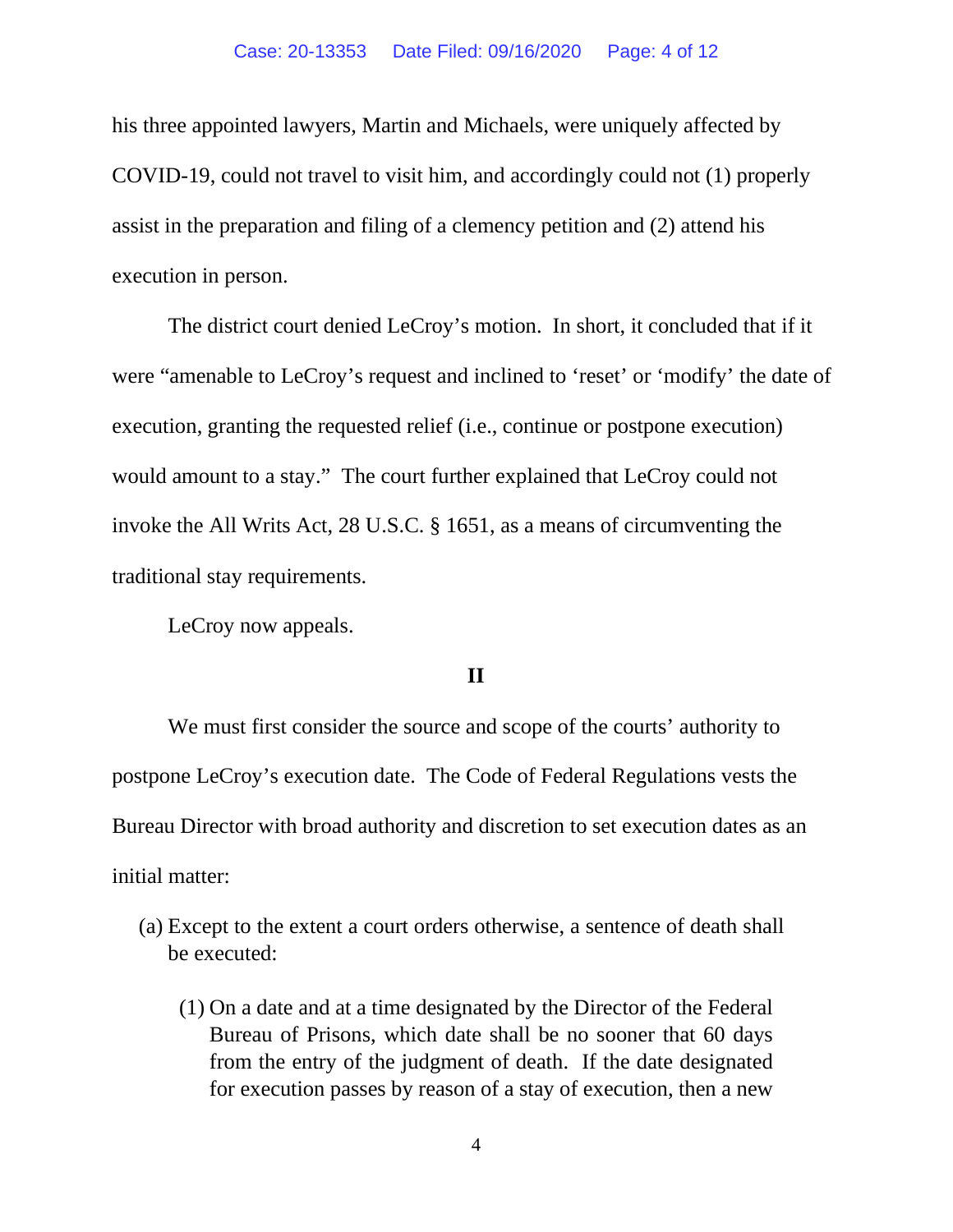date shall be designated promptly by the Director of the Federal Bureau of Prisons when the stay is lifted[.]

28 C.F.R. § 26.3(a)(1). Section 26.4 further provides:

Except to the extent a court orders otherwise:

(a) The Warden of the designated institution shall notify the prisoner under sentence of death of the date designated for execution at least 20 days in advance, except when the date follows a postponement of fewer than 20 days of a previously scheduled and noticed date of execution, in which case the Warden shall notify the prisoner as soon as possible.

Here, the Director has set LeCroy's execution for September 22, 2020. In his motion, LeCroy sought to postpone that date—in particular, he "ask[ed] that the Court schedule [his] execution for a date certain in Spring 2021 . . . ." Even so, LeCroy insisted in the district court—and continues to maintain—that his was "not a Motion for a Stay of Execution or an Injunction."

We disagree. Although LeCroy's motion carefully avoided using the word "stay"—instead repeatedly asking the district court to "reset" or "modify" his execution date—LeCroy has failed to explain how his pleading can sensibly be understood as anything other than a request to *stay* his execution. As the Supreme Court has explained, a stay operates by "halting or postponing some portion of the proceeding, or . . . temporarily divesting an order of enforceability." *Nken v. Holder*, 556 U.S. 418, 428 (2009); *see also Stay,* BLACK'S LAW DICTIONARY (11th ed. 2019) (defining "stay" as the "postponement or halting of a proceeding,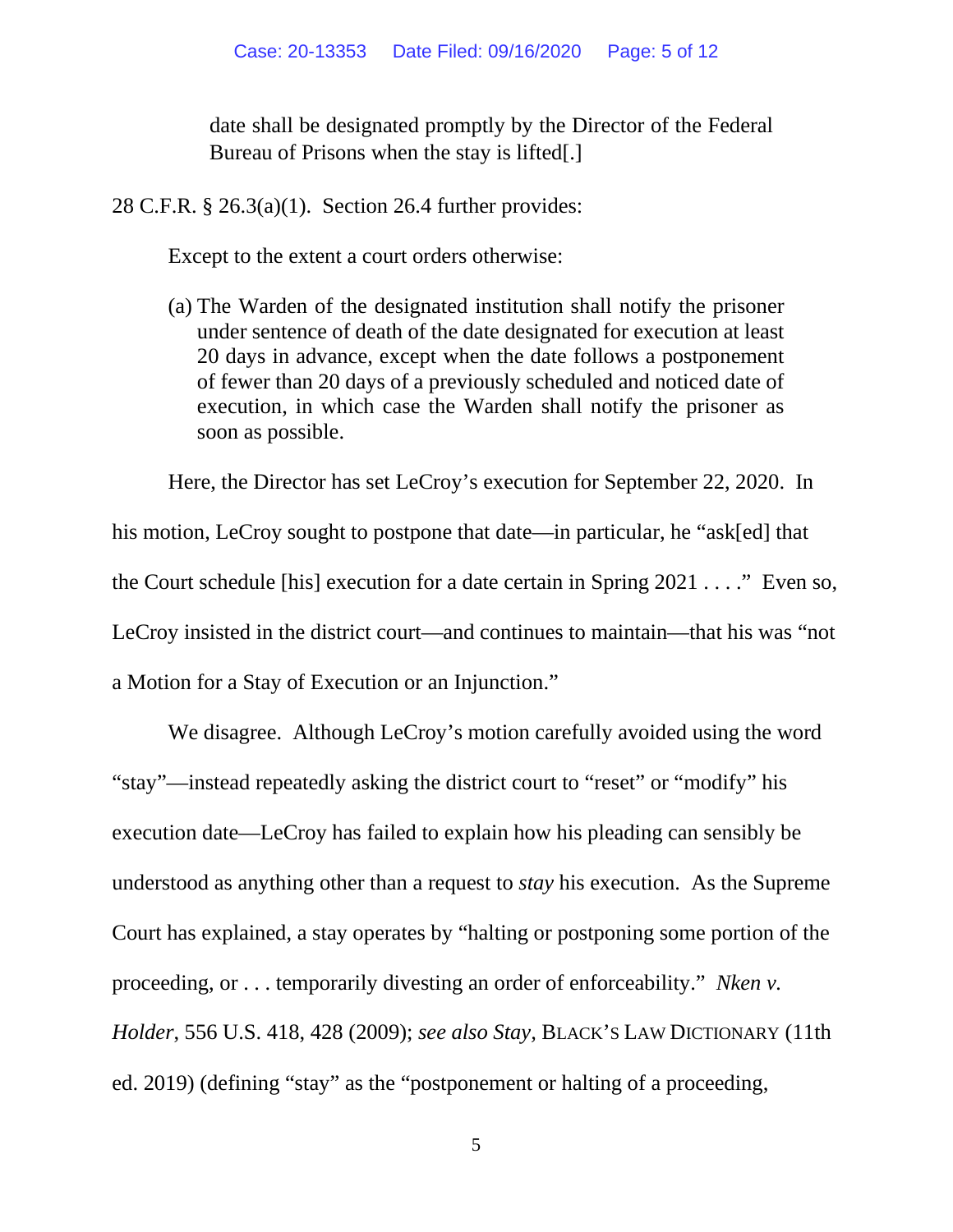#### Case: 20-13353 Date Filed: 09/16/2020 Page: 6 of 12

judgment, or the like" and an "order to suspend all or part of a judicial proceeding or a judgment resulting from that proceeding"). That is *precisely* the relief that LeCroy seeks. A stay by any other means is still a stay.

A stay of execution is an equitable remedy that "is not available as a matter of right." *Hill v. McDonough*, 547 U.S. 573, 584 (2006). Rather, under our precedent, a court may issue a stay of execution "only if [the movant] establishes that (1) he has a substantial likelihood of success on the merits; (2) he will suffer irreparable injury unless the injunction issues; (3) the stay would not substantially harm the other litigant; *and* (4) if issued, the injunction would not be adverse to the public interest." *Price v. Comm'r, Ala. Dep't of Corr*., 920 F.3d 1317, 1323 (11th Cir. 2019) (citations and quotation marks omitted). LeCroy has not even attempted to satisfy—and indeed, has sworn off—these requirements.

Nor does LeCroy identify any other source of authority—statutory, regulatory, or otherwise—that would empower a federal court to "reset" or "modify" his execution date. It is true, as LeCroy says, that 28 C.F.R. §§ 26.3 and 26.4 prescribe a role for the judiciary in setting execution dates. *See* 28 C.F.R. § 26.3(a) ("Except to the extent a court orders otherwise, a sentence of death shall be executed . . . ."); *id.* § 26.4 ("Except to the extent a court orders otherwise . . . ."). As does the Bureau of Prisons Execution Protocol. *See* Department of Justice, Bureau of Prisons Execution Protocol 5 (2004) ("If the execution date is set by a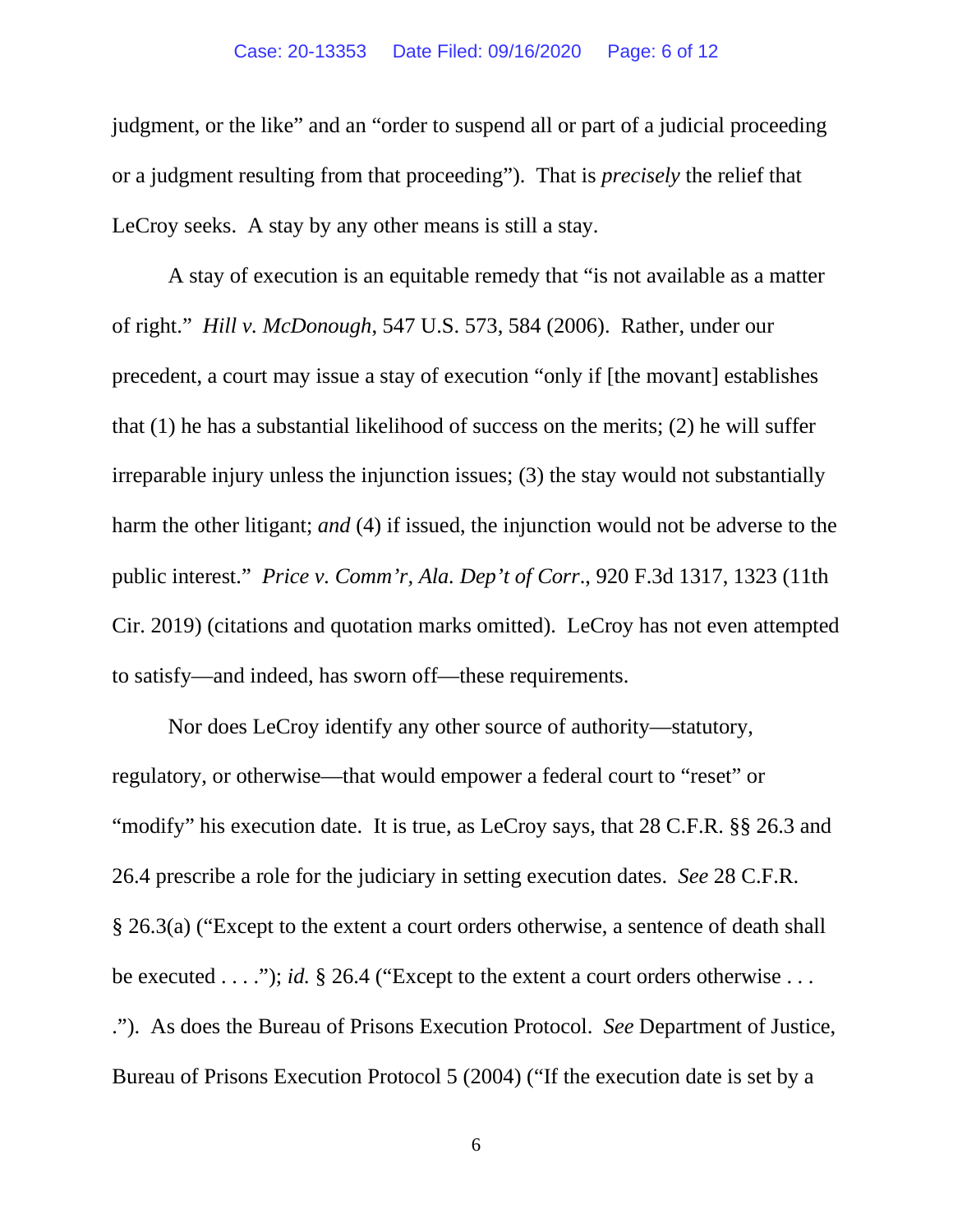judge, the Warden will notify the condemned individual, in writing, as soon as possible."). It may well be, as LeCroy asserts, that both these regulations and the Protocol reflect an understanding that courts historically played some concurrent role in—had some shared responsibility for—setting execution dates in the first instance. *Cf*. *United States v. Lee,* No. 4:97-cr-00243, 2020 WL 3921174, at \*3 (E.D. Ark. July 10, 2020). And at the very least, the regulations and the Protocol sensibly recognize—as they must—a court's authority to stay or enjoin a scheduled execution. But we are confident that they do *not* vest courts with a free-floating, standardless reservoir of authority to postpone an already-scheduled execution, free and clear of the traditional stay standard. If they did, no death-sentenced inmate would ever again go to the trouble of trying to satisfy the stay factors. That cannot be the law.

Nor does the All Writs Act, which LeCroy invokes alongside §§ 26.3 and 26.4 and the Protocol, independently authorize a federal court to modify his execution date—independently, we mean, of a showing that the traditional stay factors have been satisfied. The Act establishes that "[t]he Supreme Court and all courts established by Act of Congress may issue all writs necessary or appropriate in aid of their respective jurisdictions and agreeable to the usages and principles of law." 28 U.S.C. § 1651(a). This Court, though, has carefully confined the Act's office to "extraordinary circumstances." *United States v. Machado*, 465 F.3d

7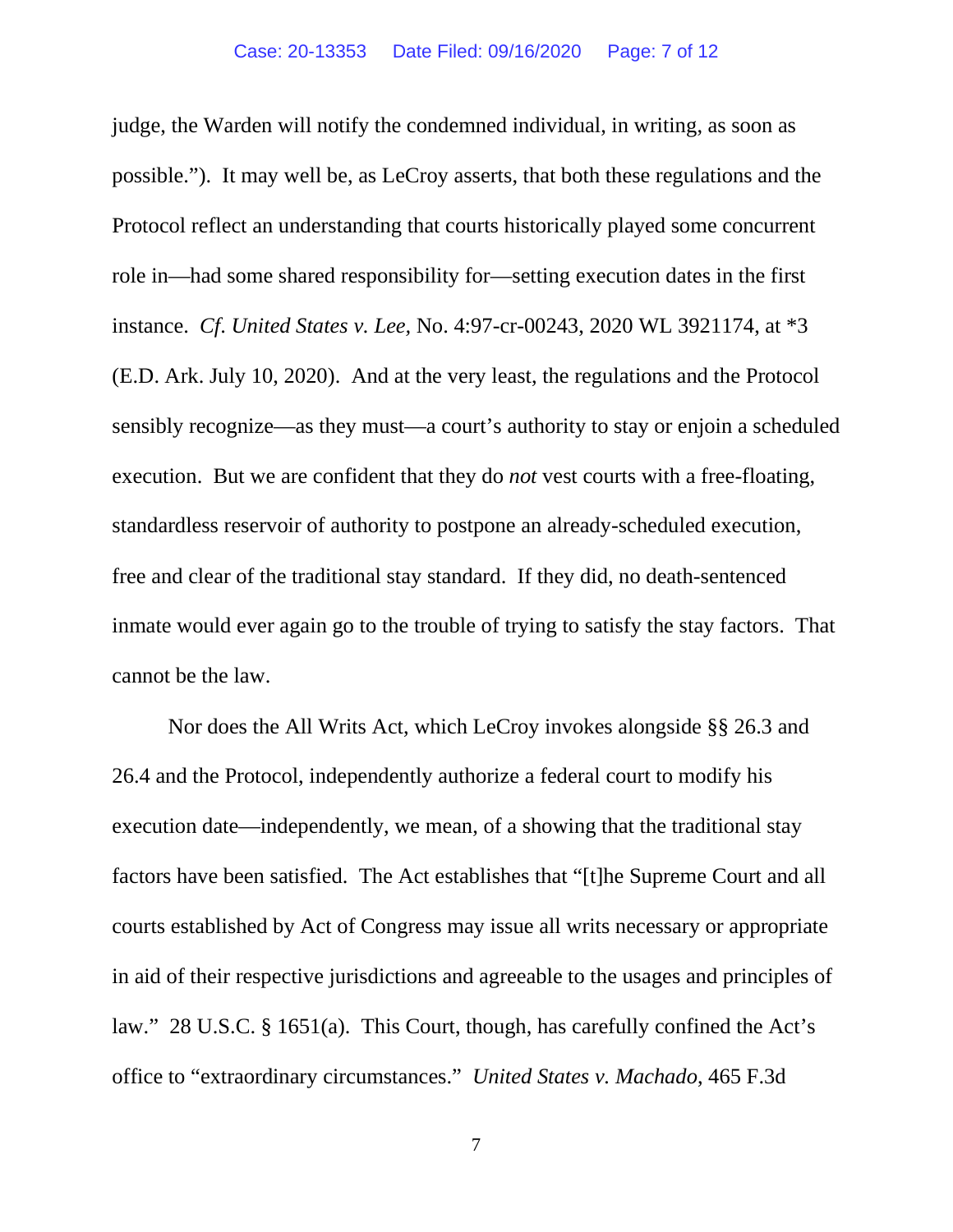1301, 1308 (11th Cir. 2006), *overruled on other grounds by United States v. Lopez*, 562 F.3d 1309, 1311 (11th Cir. 2009). Moreover, the Act does not absolve LeCroy of his responsibility to make the showing necessary to obtain a stay. *See Dunn v. McNabb*, 138 S. Ct. 369, 369 (2017) (observing that the All Writs Act "does not excuse a court from making" injunction- or stay-related related findings); *see also Schiavo ex rel. Schindler v. Schiavo*, 403 F.3d 1223, 1229 (11th Cir. 2005) ("Under our circuit law, the All Writs Act cannot be used to evade the requirements for preliminary injunctions.").<sup>1</sup>

LeCroy has not even attempted to satisfy the requirements necessary to stay his execution—even temporarily—and he has identified no authority that would otherwise permit a federal court to "reset" or "modify" his execution date. Accordingly, we hold that the district court correctly concluded that it lacked the authority to postpone LeCroy's execution.2

 $<sup>1</sup>$  LeCroy separately argues that the All Writs Act protects the court's jurisdiction under 18</sup> U.S.C. § 3599 to appoint counsel. We disagree. Section 3599 does not imbue the court with *continuing* authority or jurisdiction that the Act may then be invoked to protect. *See Baze v. Parker*, 632 F.3d 338, 346 (6th Cir. 2011) ("Because the only jurisdictional power granted to the district court by section 3599 is the power to appoint attorneys and oversee the release of federal funds to those attorneys, the relief that Baze seeks here is not 'in aid of' the district court's preexisting jurisdiction under section 3599 and is thus outside the scope of the All Writs Act.").

 $2$  Even if LeCroy's request were more properly viewed as a request for an injunction, rather than a stay, the same result would obtain. LeCroy must still satisfy the traditional requirements for obtaining an injunction. *See Winter v. Nat. Res. Def. Council, Inc*., 555 U.S. 7, 24 (2008) ("A preliminary injunction is an extraordinary remedy never awarded as of right."); *Swain v. Junior*, 961 F.3d 1276, 1284 (11th Cir. 2020) (same). The All Writs Act does not excuse LeCroy from satisfying these requirements. *Schiavo*, 403 F.3d at 1229.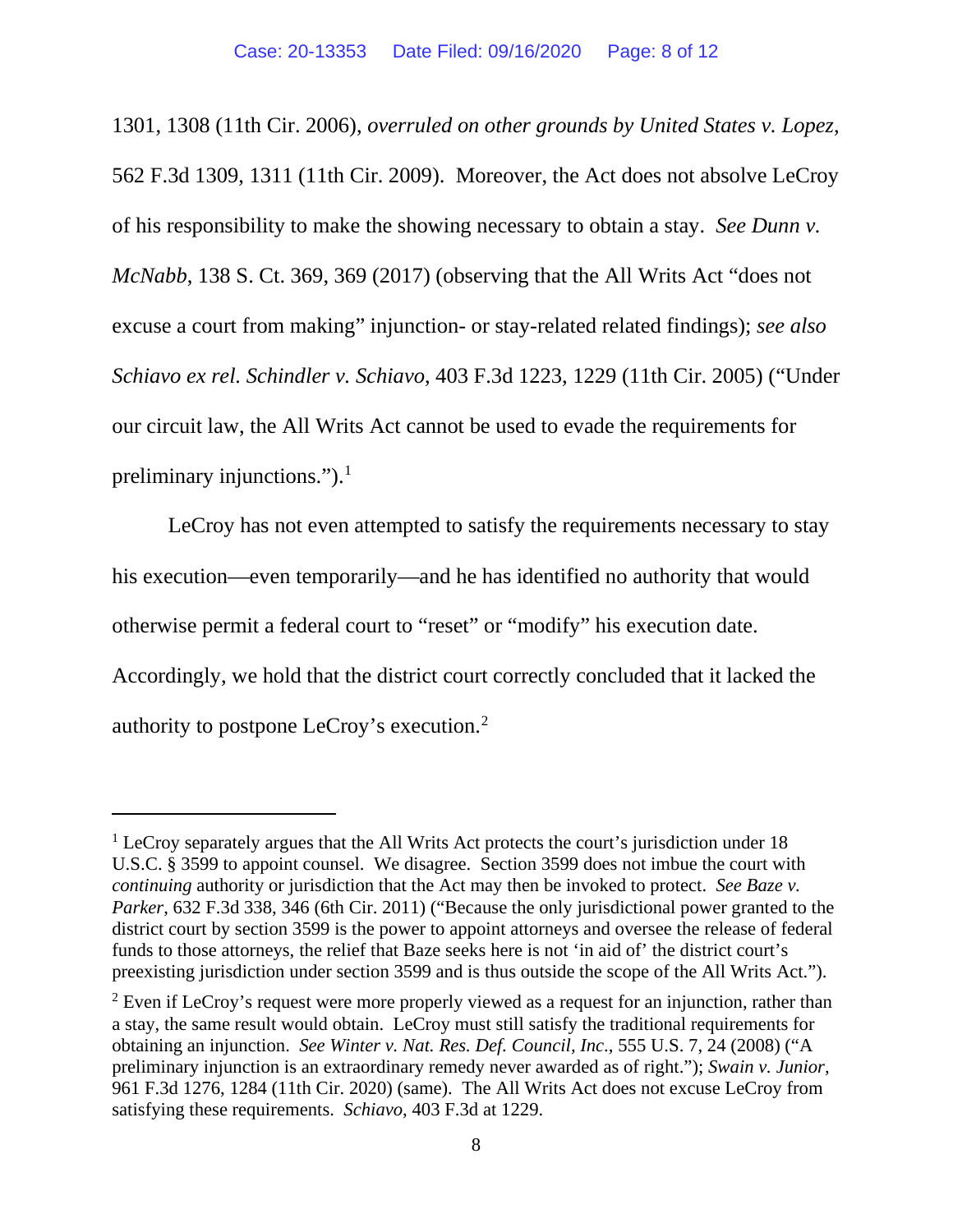### **III**

LeCroy is not entitled to the relief he seeks, in any event. Before the district court and in this Court, LeCroy has asserted two grounds for postponing his execution: (1) two of his three appointed lawyers are currently unable to meet with him face-to-face to assist in the preparation and filing of a clemency petition; and (2) two of his three appointed lawyers are currently unable to be on hand in person to witness his scheduled execution.

As an initial matter, we reiterate our "consistent<sup>[ holding]</sup> that there is no federal constitutional right to counsel in postconviction proceedings." *Barbour v. Haley*, 471 F.3d 1222, 1227 (11th Cir. 2006). Nor (for better or worse) does the Constitution guarantee a condemned inmate the right to have his lawyer present at his execution. If LeCroy is entitled to relief, therefore, it must be on the basis of some statute or regulation.

Before the district court, LeCroy first asserted that he had a statutory right to assistance with his clemency petition under 18 U.S.C. § 3599(e). That statute provides that appointed counsel

shall represent the defendant throughout every subsequent stage of available judicial proceedings, including pretrial proceedings, trial, sentencing, motions for new trial, appeals, applications for writ of certiorari to the Supreme Court of the United States, and all available post-conviction process, together with applications for stays of execution and other appropriate motions and procedures, and *shall also represent the defendant in such competency proceedings and*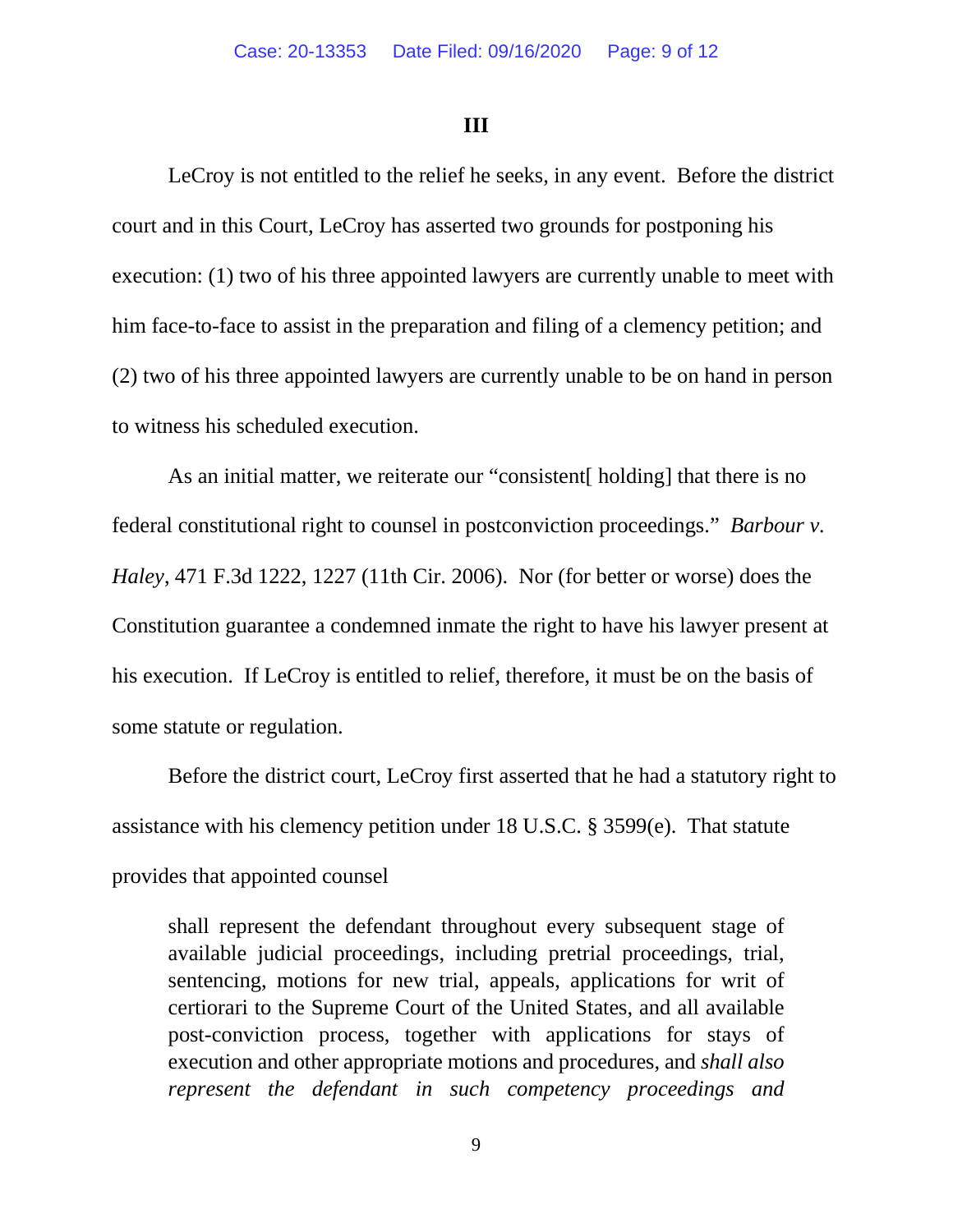*proceedings for executive or other clemency* as may be available to the defendant.

18 U.S.C. § 3599(e) (emphasis added). The problems for LeCroy are (1) that nothing in § 3599(e) specifies in-person representation and (2) that, despite the heightened risks that COVID-19 poses for two of his three appointed lawyers, he still has ready access to the "represent[ation]" that § 3599(e) contemplates. Not only can LeCroy avail himself of unmonitored telephone calls and face-to-face videoconferences with all three of his lawyers, but he can also meet with one of them, Ferrell, in person at the prison.<sup>3</sup>

Both before the district court and in this Court, LeCroy has separately pointed to 18 U.S.C. § 3596(a) in support of his argument that his attorney must be on hand to personally witness his execution. Section 3596(a) states that an execution shall be implemented "in the manner prescribed by the law of the State in which the sentence is imposed." This provision, LeCroy contends, incorporates Ga. Code Ann. § 17-10-41, which states that "the convicted person may request the presence of his or her counsel." In support of this argument, LeCroy cites *In re Federal Bureau of Prisons' Execution Protocol Cases*, 955 F.3d 106 (D.C. Cir. 2020).

<sup>&</sup>lt;sup>3</sup> Nothing in the record indicates that COVID-19 poses any unique (or even heightened) risk to Ferrell.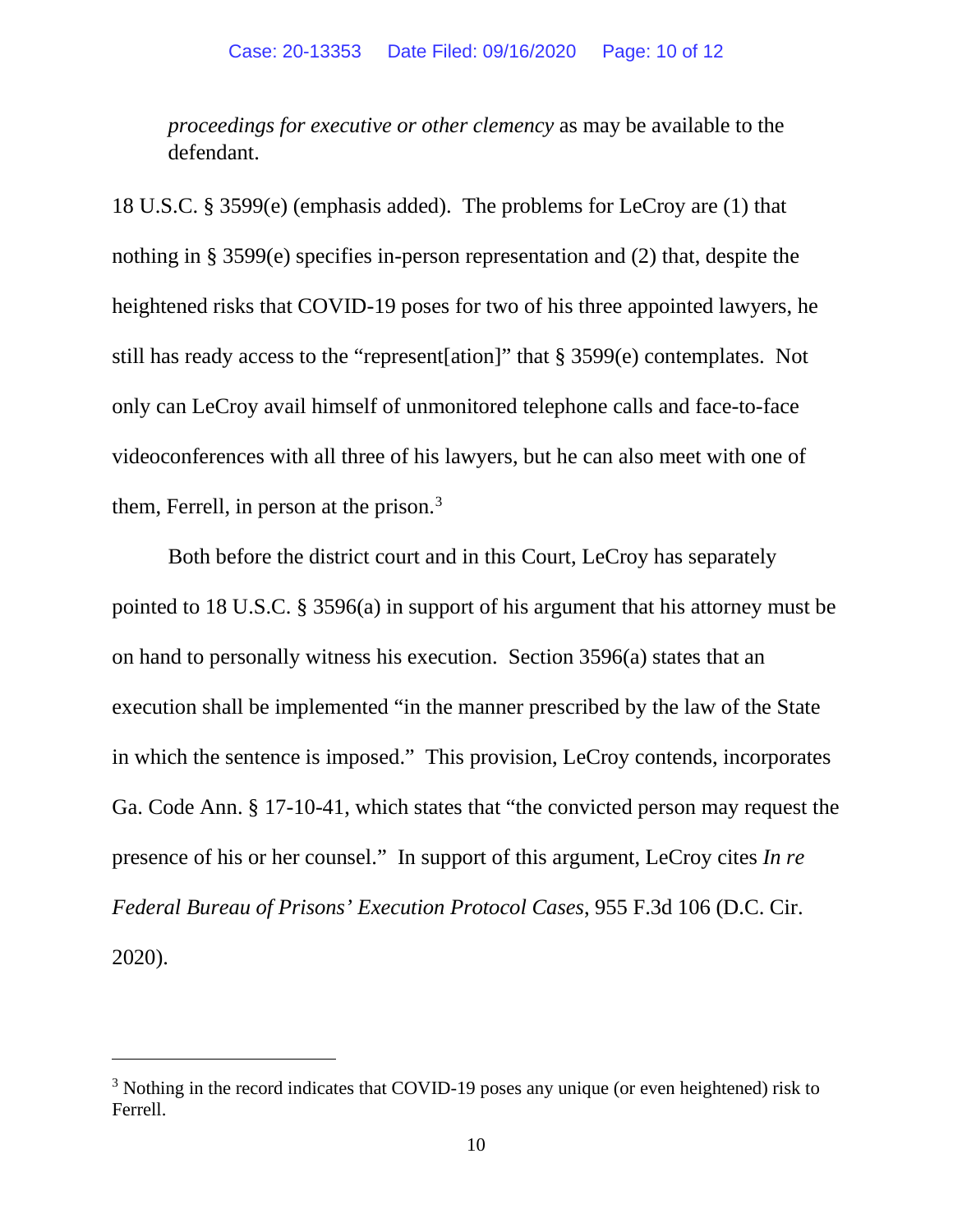Although the separate opinions in *Execution Protocol Cases* posit varying interpretations of § 3596(a), even the dissenting opinion there—which embraced the most capacious reading—acknowledged that § 3596(a) requires the Bureau to follow only those state execution procedures that "effectuater" all the death,  $\dots$ including choice of lethal substances, dosages, vein-access procedures, and medical-personnel requirements." *Id*. at 151 (Tatel, J., dissenting) (alterations and citations omitted). Other circuits have interpreted § 3596(a) in a similarly (if not more) restrictive manner. *See, e.g.*, *United States v. Mitchell*, No. 20-99009, 2020 WL 4815961, at \*2–3 (9th Cir. Aug. 19, 2020); *Peterson v. Barr*, 965 F.3d 549, 554 (7th Cir. 2020) ("We do not understand the word 'manner' as used in § 3596(a) to refer to details such as witnesses. The word concerns how the sentence is carried out, not who watches."). We needn't decide today precisely what the phrase "in the manner prescribed by the law of the State in which the sentence is imposed" entails—whether it refers only to top-line methods, execution procedures more generally, etc. Whatever that phrase means, we are confident that it does not extend to ensuring a lawyer's presence at execution.

Accordingly, we hold that even if this Court had the authority to postpone LeCroy's execution date absent a showing that a stay is warranted, LeCroy is not entitled to relief on the merits.

11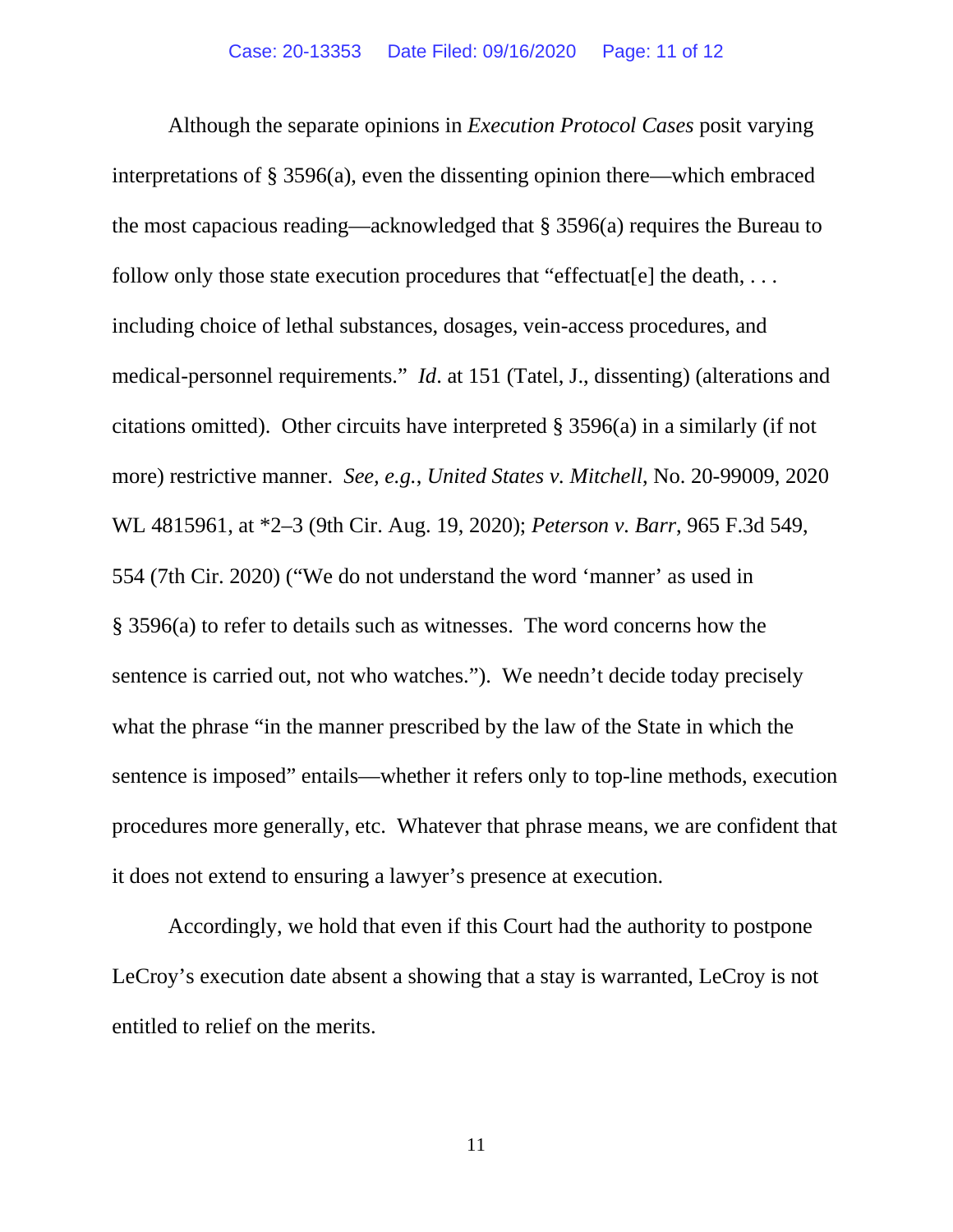# **IV**

For the foregoing reasons, we affirm the judgment of the district court.

# **AFFIRMED.**